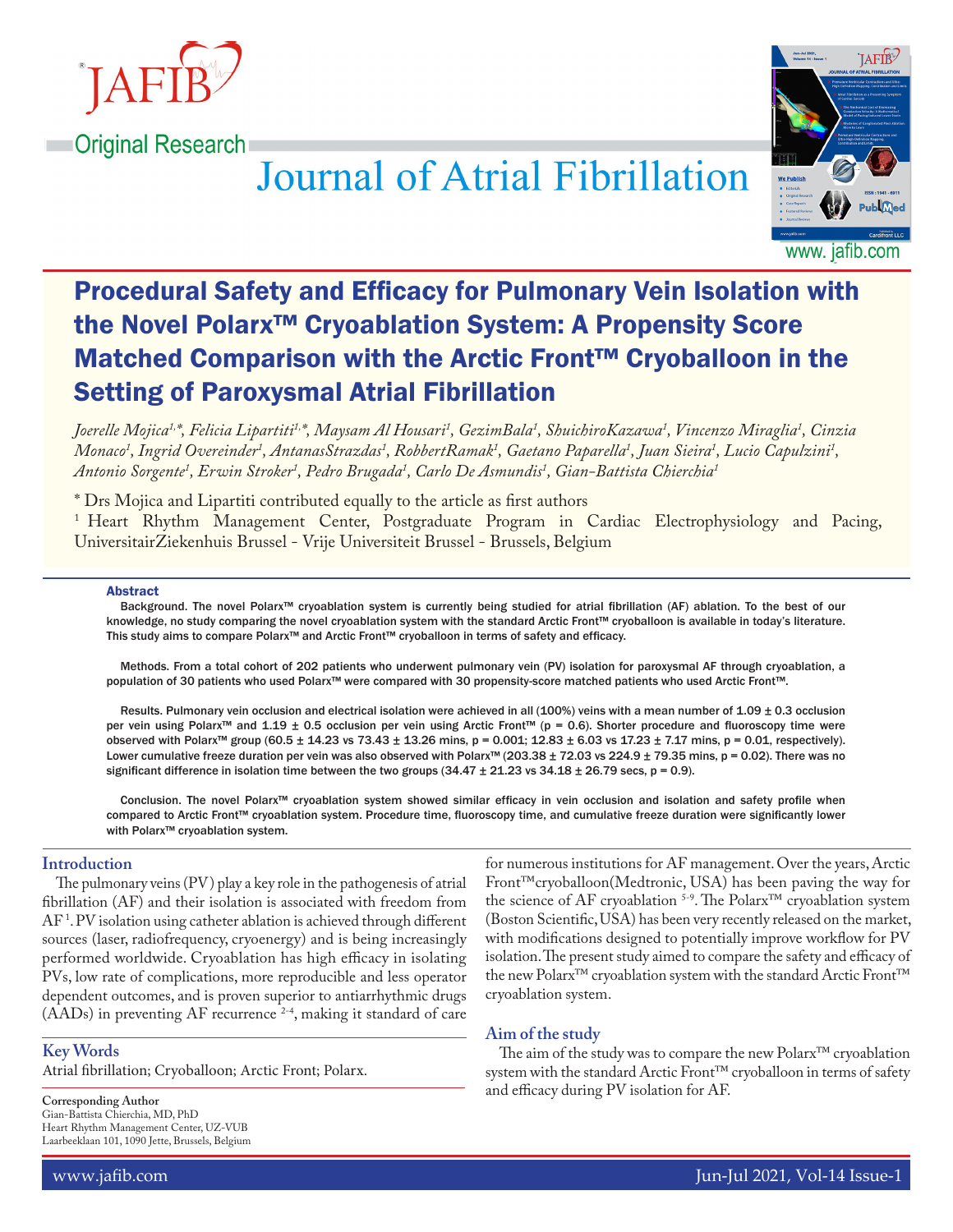

Figure 1: Cross section of the novel POLARx™ cryoballoon catheter, showing integral parts of the balloon catheter. Image courtesy of Boston Scientific.

#### **Methods**

Study Population. All patients who underwent PV isolation for paroxysmal AF using Polarx™ cryoablation system and Arctic Front™ cryoablation system from March 2 to October 16, 2020 were included in this study. The study was retrospective in nature and approved by the local ethics committee of our institution. All patients underwent cryoablation procedure with standard protocol in our institution.

Preprocedural management. All patients provided written informed consent to the ablation. A transthoracic echocardiogram (TTE) was performed one week prior to ablation for assessment of structural heart disease. To exclude the presence of thrombi, transesophageal echocardiography (TEE) was performed on the day of the procedure. All patients underwent pre-procedural cardiac computed tomography (CT) scan to assess left atrium (LA) and PV anatomy. The LA anteroposterior diameter was assessed by TTE on parasternal longaxis M mode and indexed to body surface area. Antiarrhythmic drugs (AAD) were discontinued at least 3 days before the scheduled ablation.

Polarx<sup>™</sup> cryoablation system. The novel cryoablation system is composed of a Polarx™ cryoballoon (Boston Scientific, USA) that is maneuvered in the left atrium through a steerable sheath (PolarSheath™, Boston Scientific, USA). Aninner-lumen mapping catheter (ILMC) (PolarMap™, Boston Scientific, USA) is placed inside the cryoballoon inner lumen and positioned in the ostium of each PV. The system is connected to a console (SmartFreeze™, Boston Scientific, USA) which controls, monitors, and records the different phases of cryoablation (inflation, freezing, deflation). For this study, we used the short-tip Polarx™ cryoballoon catheter. See Figure 1 for Polarx™ cryoablation system.

Arctic Front™ cryoablation system. The standard cryoablation system is composed of the Arctic Front Advance Pro™ cryoballoon catheter (Medtronic, USA) that is maneuvered in the left atrium through a steerable sheath (FlexCath Advance™, Medtronic, USA). AnILMC (Achieve™mapping catheter, Medtronic, USA) is placed inside the cryoballoon inner lumen and positioned in the ostium of each PV. The system is connected to a console (CryoConsole™, Medtronic, USA) which controls, monitors, and records the different phases of cryoablation. See Table 1 for description and difference between the 2 cryoablation systems. See Figure 2 for Arctic Front™ cryoablation

# system.

Cryoballoon ablation procedure. All procedures were done by two primary operators who both performed more than1,000 Arctic Front cryoballoon each. Procedures were performed under general anesthesia. Under TEE guidance, an 8.5-Fr transeptal sheath (SL-0, Abbott) with a Brockenbrough needle (BRK-1, Medtronic) was advanced to the LA and exchanged for the cryoballoon steerable sheath. The cryoballoon and ILMC were advanced in each PV ostium to obtain baseline electrical information. The cryoballoon was inflated and gently advanced to occlude each PV. Pulmonary vein occlusion was assessed with contrast injection. Optimal vessel occlusion is when contrast injection showed total contrast retention inside the PV with no backflow to the LA. Activated clotting time was maintained at 250 seconds by an initial intravenous bolus of heparin with supplemental heparin boluses as required. Protamine was administered after the procedure and manual pressure was applied on the access site after removal of sheath and catheters.

Assessment of electrical isolation. Pulmonary vein electrical isolation was recorded with the ILMC positioned at the proximal site in the ostium before cryoablation of each PV. If PV potentials were visible during cryoablation, time to isolation (TTI) was recorded when PV potentials disappear or were dissociated from LA electrical activity. If PV potentials were not visible during ablation due to a distal positioning of the ILMC, the latter was retracted after completion of the cryoablation to a more proximal position to examine the PV potentials.

Duration of cryoenergy application. A single 180-second application was delivered for each vein with TTI or temperature of less than -40 ºC within one minute of cryoablation, otherwise a bonus freeze was delivered. Cryoablation was immediately terminated if there was weakening of diaphragmatic contraction.

Phrenic nerve monitoring. Right phrenic nerve function was monitored during right-sided PV cryoablation by locating and pacing the right phrenic nerve with a 1200-ms cycle and 20-mA output. The diaphragmatic capture was monitored by the operator's hand on the patient's abdomen for both Arctic Front™ and Polarx™ cryoablation and through the diaphragmatic movement sensor (DMS) accelerometer attached on the patient's right upper abdomen for the Polarx™ cryoablation. Cryoablation was terminated when weakness

| Table 1:                | Description and difference between Polarx <sup>™</sup> and Arctic Front™<br>cryoablation system |                                                                |                                                      |  |  |
|-------------------------|-------------------------------------------------------------------------------------------------|----------------------------------------------------------------|------------------------------------------------------|--|--|
|                         |                                                                                                 | Polarx™                                                        | <b>Arctic Front™</b>                                 |  |  |
| Cryoballoon             |                                                                                                 | Polarx™<br>Diameter: 28mm                                      | Arctic Front Advance Pro™<br>Diameter: 28mm          |  |  |
| Steerable sheath        |                                                                                                 | PolarSheath™<br>155° deflection                                | FlexCath™<br>$135^\circ$ deflection                  |  |  |
| <b>Mapping Catheter</b> |                                                                                                 | Polarmap™<br>Diameter: 20mm<br>Electrode: 8                    | Achieve Advance™<br>Diameter: 25mm<br>Electrodes: 10 |  |  |
| Console                 |                                                                                                 | SmartFreeze™<br>Foot pedal option<br>Diaphragm movement sensor | CryoConsole™                                         |  |  |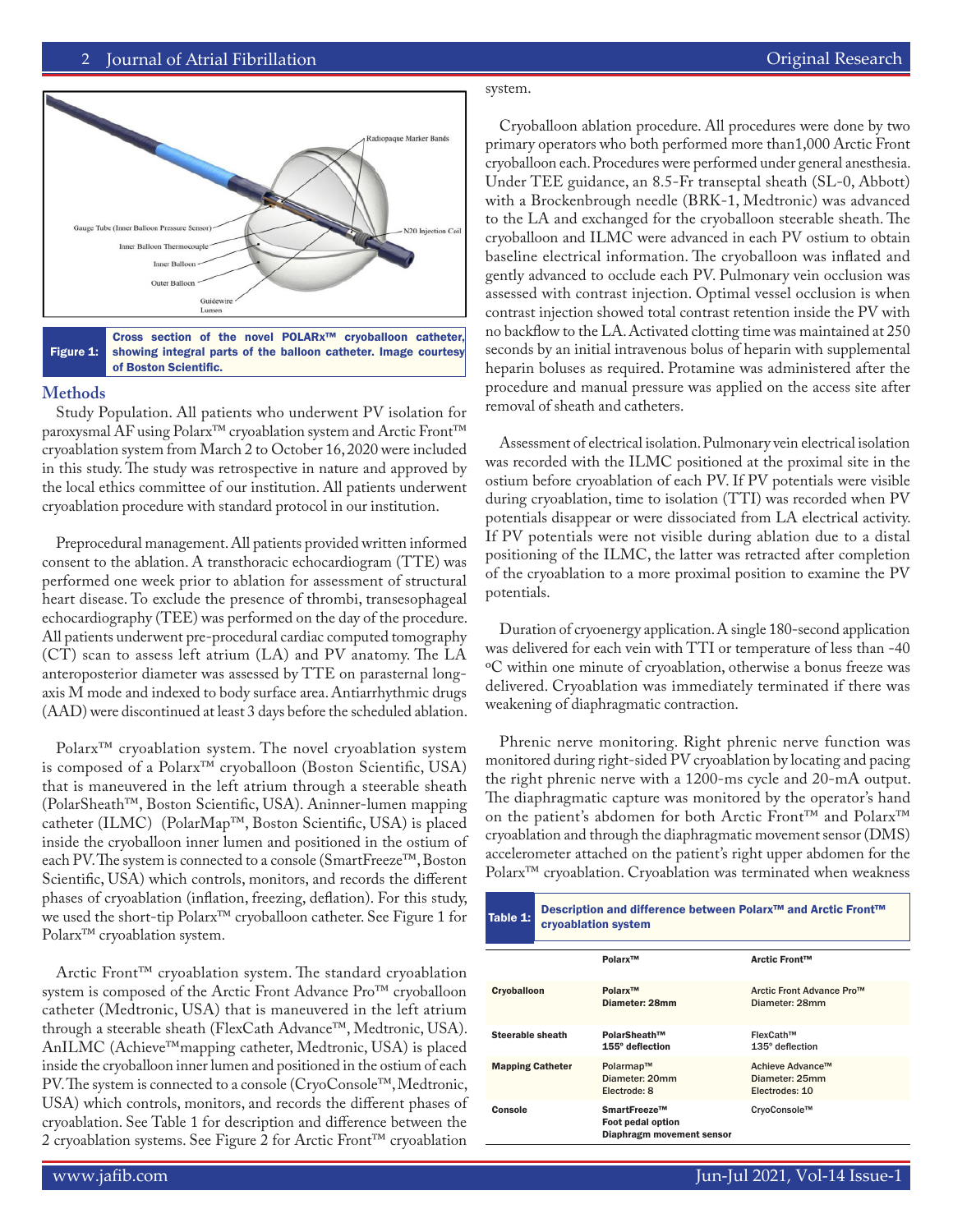#### Table 2: Baseline characteristics

|                            |                                | Polarx <sup>™</sup> (N, 30) | Arctic Front™ (N, 30) | P value |
|----------------------------|--------------------------------|-----------------------------|-----------------------|---------|
| Gender, male               |                                | 20(66)                      | 18(60)                | 0.5     |
| Age, years                 |                                | $57.47 \pm 15.24$           | $53.53 + 16.24$       | 0.3     |
| <b>Hypertension</b>        |                                | 10(33)                      | 9(30)                 | 0.7     |
| <b>Dyslipidemia</b>        |                                | 9(30)                       | 8(26)                 | 0.7     |
| <b>Diabetes</b>            |                                | 1(3)                        | 2(6)                  | 0.5     |
| <b>Heart failure</b>       |                                | 3(10)                       | 1(3)                  | 0.3     |
|                            | <b>Coronary artery disease</b> | 1(3)                        | 3(10)                 | 0.3     |
| <b>Prior embolic event</b> |                                | 0                           | 1(3)                  | 0.3     |
|                            | Left atrium volume index       | $31.5 \pm 8.23$             | $31.87 \pm 7.31$      | 0.8     |
| <b>CHA, DS, VASc score</b> |                                | $1.27 \pm 1.33$             | $1.13 + 1.40$         | 0.7     |

Data presented as N (%) or mean ± SD; AF, atrial fibrillation

of diaphragmatic movement was noted.

Post ablation management. Patients were admitted in the intensive care unit and continuously monitored with electrocardiogram (ECG) telemetry for at least 18 hours. Post-procedure lower extremity ultrasound and TTE were performed the day after the procedure to assess complications such as pseudoaneurysm, hematoma, cardiac structural damage, or pericardial effusion. If without complication, patients were discharged the day after the procedure. Oral anticoagulation was resumed on the evening of the procedure and continued for at least 3 months.

Statistical analysis. Continuous variables were expressed as mean ± standard deviation (SD) and significant differences were analyzed by Student t-test. Categorical data were expressed as number and percentages and compared by Chi square test. Propensity-score matching was performed in order to compare the outcome between Arctic Front™ group and Polarx™ group. Patients were matched in a 1:1 ratio based on propensity scores calculated for each patient using multivariable logistic regression based on age, gender,  $\rm CHA_2DS_2VASC$ score, and presence of LA dilatation (LAVi>34 ml/m2) as covariates. A 2-tailed probability value of <0.05 was deemed significant. Statistical analyses were conducted using SPSS software (SPSS version 27, Armonk, NY, USA).

# **Results**

Baseline characteristics. A total of 202 consecutive patients with paroxysmal A Funderwent cryoablation and were included in our study. Thirty patients who underwent cryoablation using Polarx™ and 172 using Arctic Front™ were included in the matching process. Of that cohort, all the 30 Polarx™ patients were matched to 30 Arctic Front™ patients in a 1:1 ratio based on propensity scores which resulted in two balanced groups. Table 2 shows baseline characteristics of the matched patients.

Procedural characteristics. The matched 60 patients underwent PV isolation by cryoablation using either Arctic Front™ cryoablation system or Polarx™ cryoablation system. Acute PV isolation was achieved in all veins (100%) without the need for additional focal catheter application. No significant difference was found in total cryoballoon applications with Polarx™ and Arctic Front™(1.09 ± 0.3

vs  $1.19 \pm 0.5$ , p = 0.6). Significant differences were found in procedure and fluoroscopy time when comparing Polarx<sup>™</sup> and Arctic Front<sup>™</sup>  $(60.5 \pm 14.23 \text{ vs } 73.4 \pm 13.26 \text{ mins}, p = 0.001; 12.83 \pm 6.03 \text{ vs } 17.23 \pm 14.23 \text{ vs } 17.23 \pm 14.23 \text{ vs } 17.23 \pm 14.23 \text{ vs } 17.23 \pm 14.23 \text{ vs } 17.23 \pm 14.23 \text{ vs } 17.23 \pm 14.23 \text{ vs } 17.23 \pm 14.23 \text{ vs } 17.23 \pm 14.23 \text{ vs } 17.2$ 7.17 mins, p = 0.01). There was no significant difference in amount of contrast used with Polarx™ and Arctic Front™ (62.17 ± 7.84 vs 60.17  $\pm$  8.03 mL, p = 0.9). There was also significant difference in cumulative freeze duration in both groups  $(203.38 \pm 72.03 \text{ vs } 224.9 \pm 79.35, \text{ p} =$ 0.02). For all PVs that underwent cryoballoon applications between Polarx™ and Arctic Front™, there were significant differences in time to reach 0ºC (13.76 ± 2.11 vs 10.69± 1.66 secs,p< 0.001), time to reach  $-40\degree$ C (30.43 $\pm$  12.53 vs 47.96 $\pm$  16.91 secs, p<0.001), temperature at 60 seconds (-51.57 ± 5.09 vs -42.87 ± 4.41 ºC, p<0.001), nadir temperature (-58.13± 6.26vs -49.63± 6.19 ºC, p<0.001), thaw time to 0ºC (19.31± 7.9vs 10.0± 4.13 secs,p<0.001) and isolation temperature (-35.5 ± 13.36 vs-29.58± 11.27 ºC,p< 0.002). There was no significant difference in isolation time between the two groups  $(34.47 \pm 21.23 \text{ vs } 34.18 \pm 26.79$ secs, p = 0.9).When performing head-to-head analysis using Student t-test, comparing the Polarx™ and Arctic Front™ for each vein, no significant differences were found for isolation temperature of the left inferior pulmonary vein (LIPV) (-29.52  $\pm$  11.83 vs -25.28  $\pm$  11.17 °C, p  $= 0.2$ ), right superior pulmonary vein (RSPV) (-31.71  $\pm$  12.07 vs -26.75  $\pm$  10.65 °C, p = 0.1) and right inferior pulmonary vein (RIPV) (-35.64  $\pm$  14.21 vs -30.35  $\pm$  7.88 °C, p = 0.1). Electrical activity visualization enabling real time isolation was significantly different between Polarx™ and Arctic Front<sup>™</sup> (84% vs 70%,  $p = 0.009$ ). Tables 3 and 4 show procedural and cryoablation characteristics of the matched patients.

Complications. There was no significant difference between Polarx™ and Arctic Front™ groups in terms of complications. The most frequent complication noted was transient right-sided phrenic nerve palsy, with incidence of 3% in the Polarx™ group and 3% in the Arctic Front™  $group(p = 1.0)$ . Diaphragm weakness was noted in 1 RSPV application in the Polarx™ group, and 1 RSPV application in the Arctic Front™ group. Diaphragm contraction completely recovered during the same procedure. No lower extremity hematoma, pericardial effusion, cerebrovascular accident, or cardiac structural damage were noted.

#### **Discussion**

To the best of our knowledge, this is the first study comparing the acute efficacy and safety outcome of Polarx™ cryoablation system with

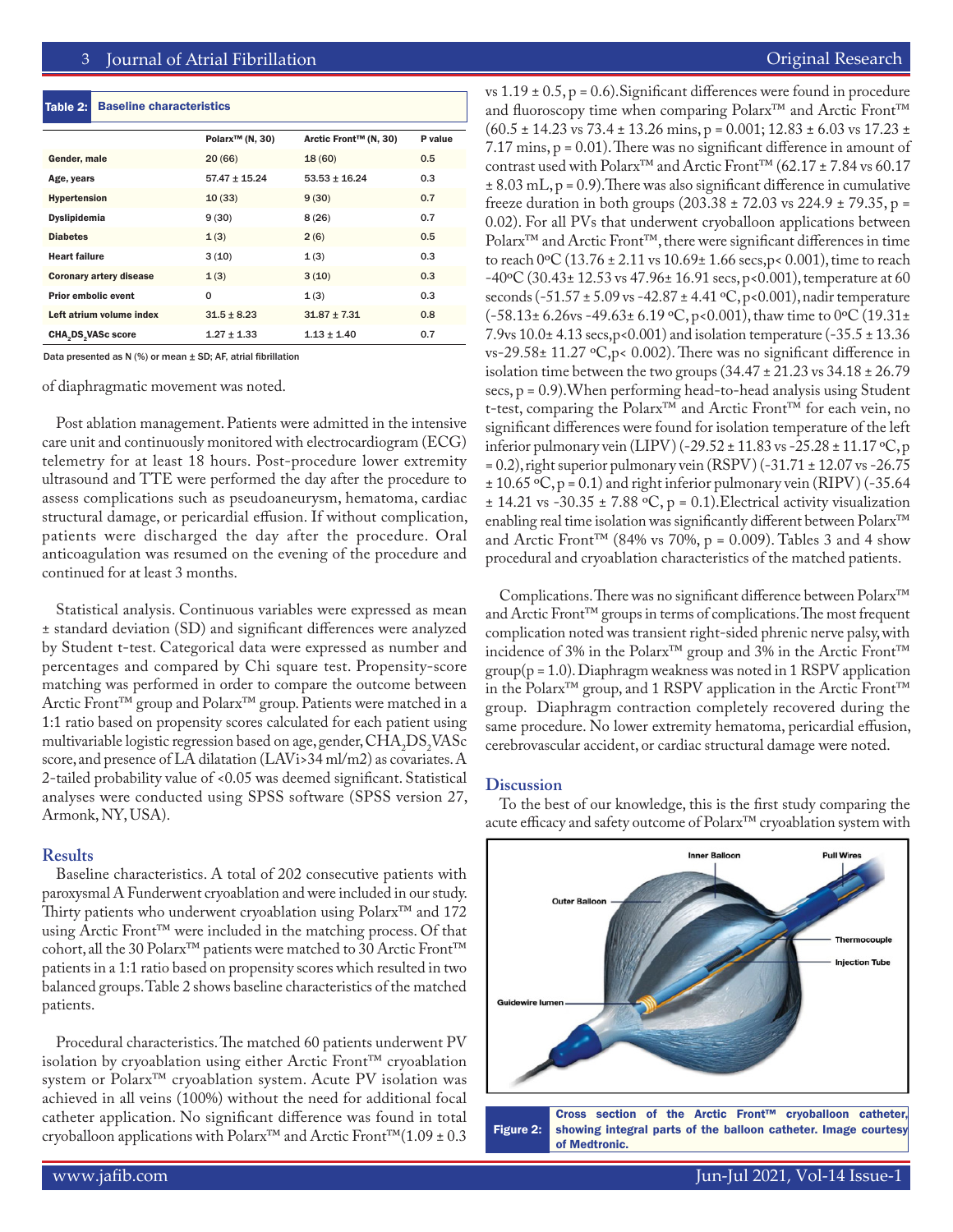| Table 3:                             | <b>Procedural characteristics</b> |                             |                       |         |  |  |
|--------------------------------------|-----------------------------------|-----------------------------|-----------------------|---------|--|--|
|                                      |                                   | Polarx <sup>™</sup> (N, 30) | Arctic Front™ (N, 30) | P value |  |  |
| <b>Procedure duration, minutes</b>   |                                   | $60.50 + 14.23$             | $73.43 + 13.26$       | 0.001   |  |  |
| <b>Fluoroscopy duration, minutes</b> |                                   | $12.83 + 6.03$              | $17.23 \pm 7.17$      | 0.01    |  |  |
| Contrast used, mL                    |                                   | $62.17 + 7.84$              | $60.17 + 8.03$        | 0.9     |  |  |
| <b>Phrenic Nerve Injury</b>          |                                   | 1(3)                        | 1(3)                  | 1.0     |  |  |

Data presented as  $N$  (%) or mean  $\pm$  SD

Arctic Front™ cryoablation system. The main findings were: (1) PV isolation with either Polarx™or Arctic Front™ cryoablation system provided acute isolation in 100% of all PVs, (2) Polarx™ was associated with shorter procedure and fluoroscopy time, (3) in all PVs, Polarx™ showed slower time to reach 0º, faster time to reach -40ºC, lower temperature at 60 seconds, lower nadir temperature, longer thaw time to 0 ºC, shorter cumulative freeze duration,and no significant difference in time to isolation, and (4) there were no difference in procedure-related complications between the 2 groups.Optimal placement and contact with the PV ostium are important in creating a well-defined cryothermal lesion. Diminished contact between the cooling zone and PV ostium can lead to gaps and PV electrical reconnection. Several modifications in Arctic Front™'s cryoballoon design over the years have led to a larger ablation area 10-16. In our study, adequate occlusion during contrast administration and eventual isolation were achieved in all PVs (100%) with no significant difference between the number of cryoballoon applications per vein between Polarx™ and Arctic Front™. While Polarx<sup>™</sup> theoretically presents with more stable balloon positioning due to its uniform size and pressure throughout all cryoablation phases (inflation, freezing, thawing), there was no significant difference with the number of occlusions per vein to achieve isolation when using either Polarx™ or Arctic Front™ cryoablation system. In assessing number of occlusions as a measure of learning curve, the insignificant difference is probably due to the large experience accumulated during the years by our operators in performing cryoballoon ablation with the Arctic Front™. Duration of procedure and fluoroscopy time was significantly shorter with Polarx™ when compared to Arctic Front™. Shorter procedure time may be partly due to the inherent set-up of the Polarx™ console where the main steps of inflation, freezing, and deflation are all controlled by the primary operator through the foot pedal attached to the console or through the slide switch on the cryoballoon catheter. This precludes the need for the primary operator to instruct a console operator to inflate, freeze, or deflate the cryoballoon. More importantly, the Polarx™ cryoballoon catheter's body is made of an innovative semi-elastic, thermoplastic material that eases balloon delivery and placement in different PV anatomies, possibly contributing to the shorter procedure and fluoroscopy time as well. Cryothermal energy causes vasoconstriction with a consequent reduction in blood circulation and ischemia. Simultaneously, as the catheter reaches a temperature of -40 ºC, irreversible cell damage is observed due to formation of intracellular and extracellular ice. Furthermore, with subsequent rewarming, endothelial damage occurs which leads to microthrombi formation <sup>17</sup>. Cryoballoon temperature during freezing provides reliable information on balloon-tissue contact, highlighting the relationship between low temperatures and ablation efficiency. The study by Ciconteet al <sup>18</sup> and Watanabe et al <sup>19</sup> showed that nadir temperature reached during freezing  $(< -51 \degree C)$  represents an independent predictor of absence acute PV reconnection. Furthermore,

failure to reach -40 ºC in the first minute of application of cryoenergy represents an independent predictor for late reconnection. Scala et al <sup>20</sup> identified that PV reconnection was associated with longer time to

-40 ºC and to reach this temperature in the first minute represents an independent predictor for late reconnection. Warmer temperature at 60 seconds and warmer nadir temperature was associated with PV reconnection. Chierchia et al <sup>21</sup> illustrated that early PV reconnection was associated with a significantly longer TTI. Similarly, Chun et al 22 showed that TTI associated with a durable PV isolation was significantly shorter than in those with electrical reconnection. A recent multicenter study has shown that thaw temperature to  $0 °C$  of >10 seconds significantly predicts PV isolation 23. Ghosh et al showed that predictors of PV reconnection include shorter warming time <sup>24</sup>. In the Polarx™ group, the time to reach 0 ºC compared to the Arctic Front™ group was slower, time to reach -40 °C was faster, temperature reached at 60 seconds and the nadir temperature were lower, and thaw time to 0 °C was longer. Also, there was a significant difference in the isolation temperature between Polarx™ and Arctic Front™. In our study, the nadir temperature and thaw time to 0°C in Polarx™ met the most marked predictive criteria for successful PV isolation. Furthermore, there were no significant differences in time to isolation between Polarx™ and Arctic Front™.We could infer that these temperature differences might be due to a number of technical factors. The difference in time to reach 0°C, with Polarx™ being significantly slower than Arctic Front<sup>1M</sup>, is due to the gradual increase in N<sub>2</sub>O flow over approximately 10 seconds at the start of cryoablation, enabling the cryoballoon to maintain its size and shape (and therefore occlusion) as therapy is delivered. During this period, there is cryoballoon cooling, but no significant temperature drop until the desired  $N_2O$  flow is reached, after which the temperature drops quickly. We could also infer that these temperature differences might be due to different freezing kinetics of the system. Measuring temperature at probetissue interface or impedance drop during cryoablation may enhance assessment on the ability of both cryoballoon catheters to create lesions within the ostium for PV isolation.Despite having shorter time to reach -40 ° C in Polarx™,both groups reached -40 ° C within 60 seconds. This not only represents an acute indicator of PV isolation but also a significant predictor of permanency of PV isolation on the long term. Cumulative freeze duration was also significantly lower with Polarx™. This again might be the result of the adaptable and compliant semi-elastic, thermoplastic material the Polarx™ is made of; therefore facilitating its placement and occlusion in PV ostia despite varying PV drainage patterns. Visualization of PV electrical activity and real time PV isolation was significantly higher in the Polarx™ group than in the Arctic Front™ group. Inner-lumen mapping catheter must be positioned in a proximal portion of the PV in order to maximize the likelihood of visualizing real time recordings without sacrificing cryoballoon stability. Once more, the very nature and design of the Polarx<sup>™</sup> played a pivotal role in this setting. Phrenic nerve (PN) palsy is the most common complication of cryoballoon ablation <sup>25</sup> with an incidence of 0.37 - 1.61% 26. The course of the PN varies from each patient and it is difficult to assess each prior to the procedure. A larger RSPV diameter, a deeper balloon position outside the cardiac silhouette, and rapid temperature drops are known predictors of PN injury <sup>27-30</sup>. In our study, there is no significant difference with the rate of PN injury between Polarx™ and Arctic Front™. All patients who had transient PN injury defined by decrease or abrupt cessation of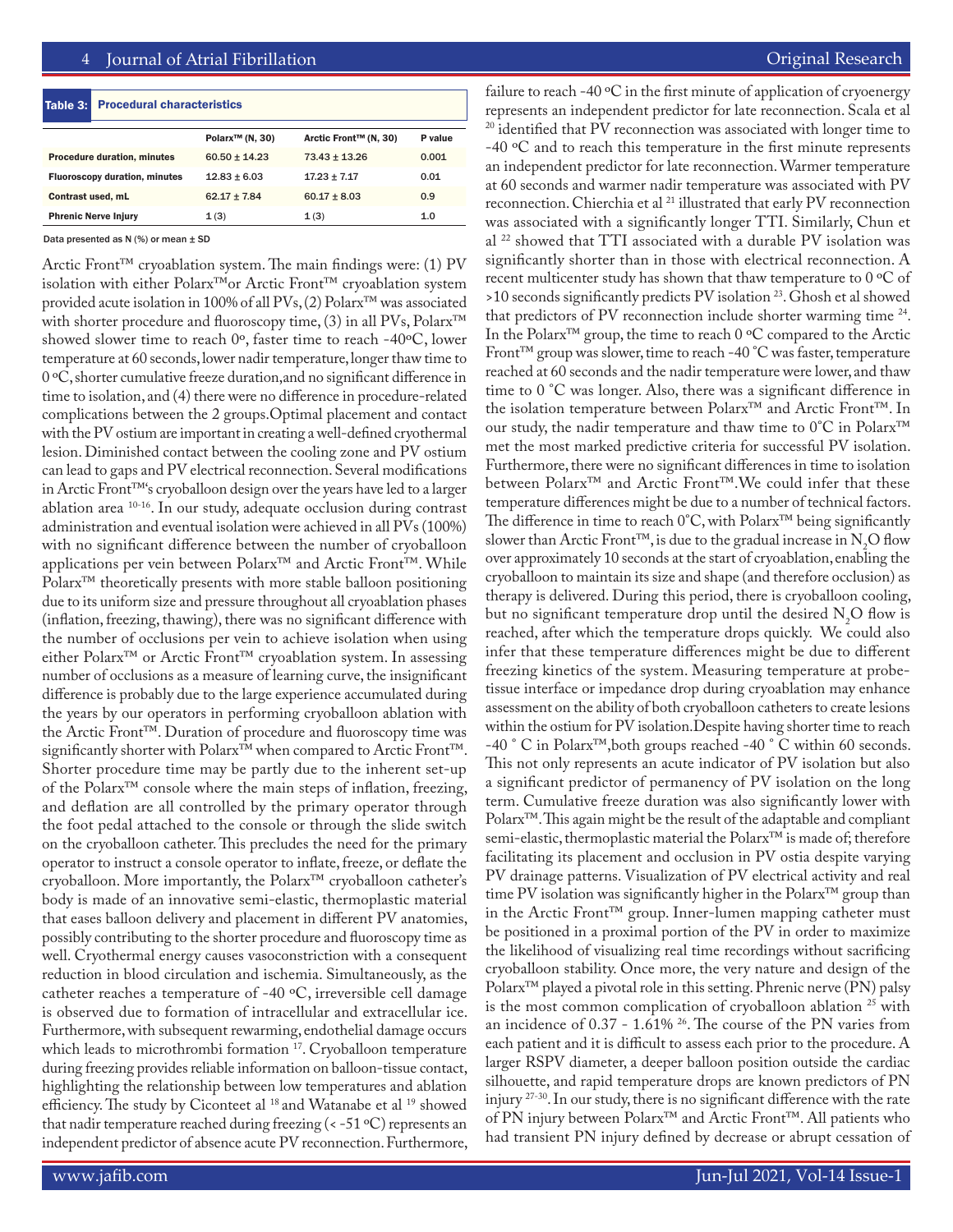# 5 Journal of Atrial Fibrillation

#### Table 4: Cryoablation characteristics

| <b>LSPV</b>                       | Polarx <sup>™</sup> (N, 30) | Arctic Front™ (N, 30) | P value          |
|-----------------------------------|-----------------------------|-----------------------|------------------|
| <b>Number of occlusion</b>        | $1.17 \pm 0.46$             | $1.07 \pm 0.25$       | 0.3              |
|                                   |                             |                       |                  |
| <b>Cumulative freeze duration</b> | $225.13 \pm 112.86$         | $214.0 \pm 78.28$     | 0.65             |
| Time to 0°C, seconds              | $15.0 \pm 1.53$             | $11.93 \pm 1.68$      | < 0.001          |
| Time to -40°C, seconds            | $30.7 \pm 4.35$             | $44.17 \pm 10.71$     | < 0.001          |
| Temperature at 60 secs, °C        | $-52.33 \pm 4.17$           | $-45.0 \pm 4.25$      | < 0.001          |
| Nadir temperature, °C             | $-57.7 + 5.42$              | $-52.8 \pm 4.57$      | ${}_{0.001}$     |
| <b>Real time isolation</b>        | 27 (90%)                    | 22 (73%)              | 0.09             |
| <b>Isolation time, seconds</b>    | $43.81 \pm 19.30$           | $48.43 \pm 39.98$     | 0.6              |
| Isolation temperature, °C         | $-44.3 \pm 10.6$            | $-35.50 \pm 12.59$    | 0.01             |
| Thaw time to 0°C, seconds         | $19.34 \pm 6.92$            | $11.50 \pm 4.01$      | < 0.001          |
| <b>LIPV</b>                       |                             |                       |                  |
| <b>Number of occlusion</b>        | $1.0 \pm 0$                 | $1.27 \pm 0.64$       | 0.02             |
| <b>Cumulative freeze duration</b> | $180.43 \pm 19.76$          | $249.07 \pm 91.78$    | < 0.001          |
| Time to 0°C, seconds              | $13.27 + 2.28$              | $10.47 \pm 1.54$      | < 0.001          |
| Time to -40°C, seconds            | $33.30 \pm 14.0$            | $54.93 \pm 22.37$     | ${}_{0.001}$     |
| Temperature at 60 secs, °C        | $-49.90 \pm 5.24$           | $-41.0 \pm 4.22$      | < 0.001          |
| Nadir temperature, °C             | $-55.33 + 5.96$             | $-45.37 \pm 6.86$     | < 0.001          |
| <b>Real time isolation</b>        | 25 (83%)                    | 18 (60%)              | 0.04             |
| <b>Isolation time, seconds</b>    | $26.24 \pm 9.65$            | $26.11 \pm 18.56$     | 0.9              |
| Isolation temperature, °C         | $-29.52 \pm 11.83$          | $-25.28 \pm 11.17$    | 0.2 <sub>0</sub> |
| Thaw time to 0°C, seconds         | $17.71 \pm 5.99$            | $8.63 \pm 3.8$        | < 0.001          |
| <b>RSPV</b>                       |                             |                       |                  |
| <b>Number of occlusion</b>        |                             |                       |                  |
|                                   | $1.13 \pm 0.34$             | $1.23 \pm 0.62$       | 0.4              |
| <b>Cumulative freeze duration</b> | $205.9 \pm 71.31$           | $214.27 \pm 78.5$     | 0.6              |
| Time to 0°C, seconds              | $13.4 \pm 2.41$             | $10.07 \pm 1.31$      | < 0.001          |
| Time to -40°C, seconds            | $30.53 \pm 13.7$            | $43.74 \pm 15.0$      | 0.001            |
| Temperature at 60 secs, °C        | $-52.47 \pm 5.72$           | $-43.83 \pm 4.52$     | ${}_{0.001}$     |
| Nadir temperature, °C             | $-59.67 \pm 6.83$           | $-51.77 \pm 5.66$     | < 0.001          |
| <b>Real time isolation</b>        | 24 (80%)                    | 24 (80%)              | 1.0              |
| <b>Isolation time, seconds</b>    | $32.83 \pm 28.64$           | $24.96 \pm 13.97$     | $0.2\,$          |
| Isolation temperature, °C         | $-31.71 \pm 12.07$          | $-26.75 \pm 10.65$    | 0.1              |
| Thaw time to 0°C, seconds         | $20.81 \pm 10.36$           | $10.36 \pm 4.76$      | < 0.001          |
| <b>RIPV</b>                       |                             |                       |                  |
| <b>Number of occlusion</b>        | $1.07 \pm 0.25$             | $1.20 \pm 0.4$        | 0.1              |
| <b>Cumulative freeze duration</b> | $202.07 \pm 45.13$          | $222.27 \pm 65.38$    | 0.1              |
| Time to 0°C, seconds              | $13.37 \pm 1.69$            | $10.33 \pm 1.51$      | < 0.001          |
| Time to -40°C, seconds            | $27.2 \pm 14.91$            | 49.28 ±16.0           | < 0.001          |
| Temperature at 60 secs, °C        | $-52.0 \pm 4.92$            | $-41.57 \pm 3.62$     | < 0.001          |
| Nadir temperature, °C             | $-58.83 \pm 6.17$           | $-48.60 \pm 4.73$     | < 0.001          |
| <b>Real time isolation</b>        | 25 (83%)                    | 20 (66%)              | 0.1              |
| <b>Isolation time, seconds</b>    | $34.16 \pm 20.58$           | $36.95 \pm 20.38$     | 0.6              |
| Isolation temperature, °C         | $-35.64 \pm 14.21$          | $-30.35 \pm 7.88$     | 0.1              |
| Thaw time to 0°C, seconds         | $19.41 \pm 7.93$            | $9.52 \pm 3.52$       | < 0.001          |
| <b>Total</b>                      |                             |                       |                  |
| <b>Number of occlusion</b>        | $1.09 \pm 0.3$              | $1.19 \pm 0.5$        | 0.6              |
| <b>Cumulative freeze duration</b> | $203.38 \pm 72.03$          | $224.9 \pm 79.35$     | 0.02             |
| Time to 0°C, seconds              | $13.76 \pm 2.11$            | $10.69 \pm 1.66$      | < 0.001          |
| Time to -40°C, seconds            |                             |                       |                  |
|                                   | $30.43 \pm 12.53$           | $47.96 \pm 16.91$     | < 0.001          |
| Temperature at 60 secs, °C        | $-51.67 \pm 5.09$           | $-42.87 \pm 4.41$     | < 0.001          |
| Nadir temperature, °C             | $-58.13 \pm 6.26$           | $-49.63 \pm 6.19$     | < 0.001          |
| <b>Real time isolation</b>        | 101 (84%)                   | 84 (70%)              | 0.009            |

|  | Original Research |  |  |  |
|--|-------------------|--|--|--|
|  |                   |  |  |  |
|  |                   |  |  |  |

| Thaw time to 0°C, seconds      | $19.31 + 7.9$   | $10.0 + 4.13$    | 0.001 |
|--------------------------------|-----------------|------------------|-------|
| Isolation temperature, °C      | $-35.5 + 13.36$ | $-29.58 + 11.27$ | 0.002 |
| <b>Isolation time, seconds</b> | $34.47 + 21.23$ | $34.18 + 26.79$  | 0.9   |
|                                |                 |                  |       |

Data presented as N (%) or mean ± SD. LSPV, left superior pulmonary vein; LIPV, left inferior pulmonary vein; RSPV, right superior pulmonary vein; RIPV, right inferior pulmonary vein

diaphragm muscle contraction during the cryoablation had resolution of PN function after cryoablation was discontinued.

### **Limitations**

This study compares the novel Polarx™ cryoablation system with the standard Arctic Front™ cryoablation system. This study was conducted in a small cohort of patients and was retrospective in nature. Larger studiesare needed to compare the safety and efficacy of the Polarx™ cryoballoon catheter on a longer follow-up period.

#### **Conclusion**

The novel Polarx™ cryoablation system showed similar efficacy in vein occlusion and isolation and safety profile when compared to Arctic Front™ cryoablation system. Procedure time, fluoroscopy time, and cumulative freeze duration were significantly lower with Polarx™ cryoablation system.

#### **References**

- 1. Cheniti G, Vlachos K, Pambrun T, Hooks D, Frontera A, Takigawa M, Bourier F, Kitamura T, Lam A, Martin C, Dumas-Pommier C, Puyo S, Pillois X, Duchateau J, Klotz N, Denis A, Derval N, Jais P, Cochet H, Hocini M, Haissaguerre M, Sacher F (2018) Atrial Fibrillation Mechanisms and Implications for Catheter Ablation. Front. Physiol. 9:1458. https://doi.org/10.3389/fphys.2018.01458.
- 2. Klein G, Oswald H, Gardiwal A, Lüsebrink U, Lissel C, Yu H, Drexler H (2008). Efficacy of pulmonary vein isolation by cryoballoon ablation in patients with paroxysmal atrial fibrillation. Heart Rhythm, 5(6), 802–806. https://doi. org/10.1016/j.hrthm.2008.02.014
- 3. Defaye P, Kane A, Chaib A, Jacon P (2011). Efficacy and safety of pulmonary veins isolation by cryoablation for the treatment of paroxysmal and persistent atrial fibrillation. Europace, 13(6), 789–795. https://doi.org/10.1093/europace/eur036.
- 4. Ciconte G, Baltogiannis G, De Asmundis C, Sieira J, Conte G, Di Giovanni G,Brugada P (2015). Circumferential pulmonary vein isolation as index procedure for persistent atrial fibrillation: A comparison between radiofrequency catheter ablation and second-generation cryoballoon ablation. Europace, 17(4), 559–565. https://doi.org/10.1093/europace/euu350.
- 5. Martins RP, Hamon D, Césari O, Behaghel A, Behar N, Sellal JM, Pavin D (2014). Safety and efficacy of a second-generation cryoballoon in the ablation of paroxysmal atrial fibrillation. Heart Rhythm, 11(3), 386–393. https://doi.org/10.1016/j. hrthm.2014.01.002.
- 6. Fürnkranz A, Bordignon S, Schmidt B, Gunawardene M, Schulte-Hahn B, Urban V, Chun JKR (2013). Improved procedural efficacy of pulmonary vein isolation using the novel second-generation cryoballoon. Journal of Cardiovascular Electrophysiology, 24(5), 492–497. https://doi.org/10.1111/jce.12082.
- 7. AbugattasJP, Iacopino S, Moran D, De Regibus V, Takarada K, Mugnai G, Chierchia GB (2017). Efficacy and safety of the second generation cryoballoon ablation for the treatment of paroxysmal atrial fibrillation in patients over 75 years: A comparison with a younger cohort. Europace. https://doi.org/10.1093/europace/eux023.
- 8. Knight BP, NovakPG, SangrigoliR, ChampagneJ, Dubuc M, AdlerSW, ComptonS (2019). Long-term outcomes after ablation for paroxysmal atrial fibrillation using the